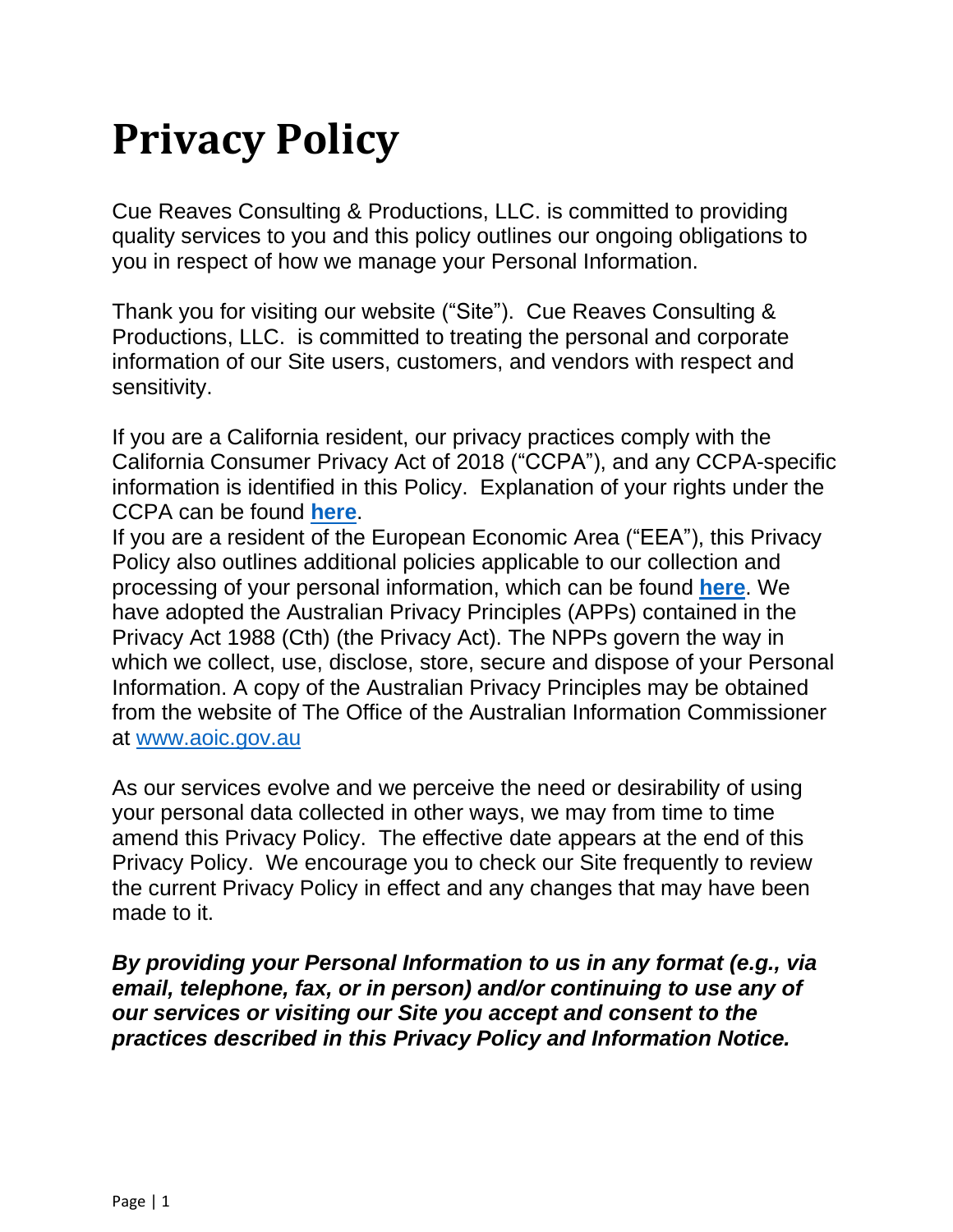# **WHAT IS PERSONAL INFORMATION AND WHY DO WE COLLECT IT?**

Personal Information is information or an opinion that identifies an individual. Examples of Personal Information we collect from you, or that you provide to us may include: names, addresses, email addresses, medical history, financial account information, etc. and telephone numbers.

This Personal Information is obtained in many ways including by telephone, by email or via our website www.cuereaves.com We don't guarantee website links or policy of authorized third parties.

We collect your Personal Information for the primary purpose of providing our services to you, providing information to our clients and marketing. We may also use your Personal Information for secondary purposes closely related to the primary purpose, in circumstances where you would reasonably expect such use or disclosure. You may unsubscribe from our mailing/marketing lists at any time by contacting us in writing.

When we collect Personal Information we will, where appropriate and where possible, explain to you why we are collecting the information and how we plan to use it.

## **SENSITIVE INFORMATION**

Sensitive information is defined in the Privacy Act to include information or opinion about such things as an individual's racial or ethnic origin, political opinions, membership of a political association, religious or philosophical beliefs, membership of a trade union or other professional body, criminal record or health information.

Sensitive information will be used by us only:

- For the primary purpose for which it was obtained
- For a secondary purpose that is directly related to the primary purpose
- With your consent; or where required or authorized by law.

#### **THIRD PARTIES**

Where reasonable and practicable to do so, we will collect your Personal Information only from you. However, in some circumstances, we may be provided with information by third parties. In such a case we will take reasonable steps to ensure that you are made aware of the information provided to us by the third party.

#### **DISCLOSURE OF PERSONAL INFORMATION**

Your Personal Information may be disclosed in a number of circumstances including the following:

- Third parties where you consent to the use or disclosure; and
- Where required or authorized by law.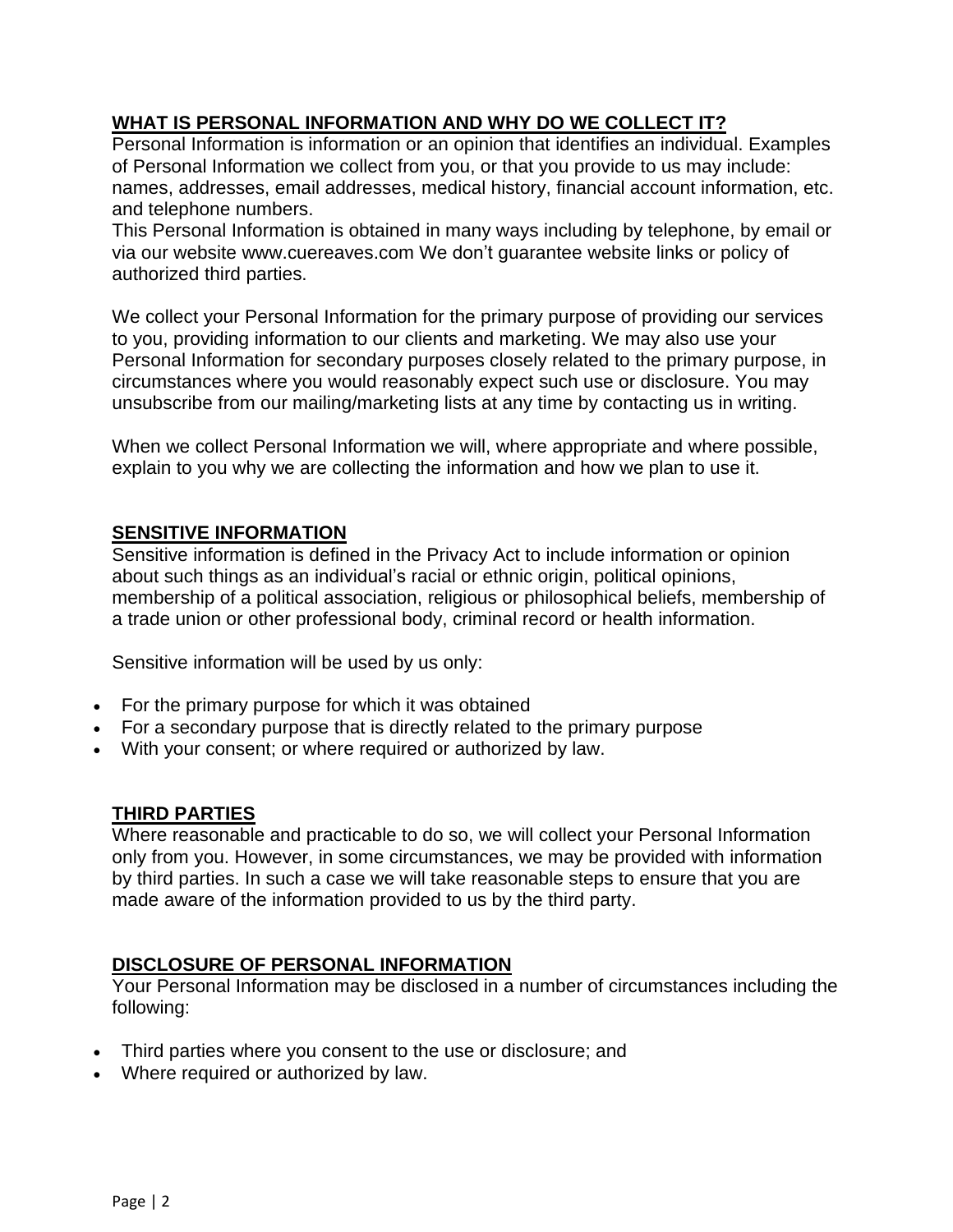# **SECURITY OF PERSONAL INFORMATION**

Your Personal Information is stored in a manner that reasonably protects it from misuse and loss and from unauthorized access, modification or disclosure.

When your Personal Information is no longer needed for the purpose for which it was obtained, we will take reasonable steps to destroy or permanently de-identify your Personal Information. However, most of the Personal Information is or will be stored in client files which will be kept by us for a minimum of 7 years.

## **ACCESS TO YOUR PERSONAL INFORMATION**

You may access the Personal Information we hold about you and to update and/or correct it, subject to certain exceptions. If you wish to access your Personal Information, please contact us in writing.

Cue Reaves Consulting & Productions, LLC. will not charge any fee for your access request but may charge an administrative fee for providing a copy of your Personal Information.

In order to protect your Personal Information we may require identification from you before releasing the requested information.

#### **MAINTAINING THE QUALITY OF YOUR PERSONAL INFORMATION**

It is important to us that your Personal Information is up to date. We will take reasonable steps to make sure that your Personal Information is accurate, complete and up-to-date. If you find that the information we have is not up to date or is inaccurate, please advise us as soon as practicable so we can update our records and ensure we can continue to provide quality services to you.

#### **POLICY UPDATES**

This Policy may change from time to time and is available on our website.

#### **PRIVACY POLICY COMPLAINTS AND ENQUIRIES**

If you have any queries or complaints about our Privacy Policy please contact us at:

Cue Reaves Consulting & Productions, LLC. (901) 550-0616